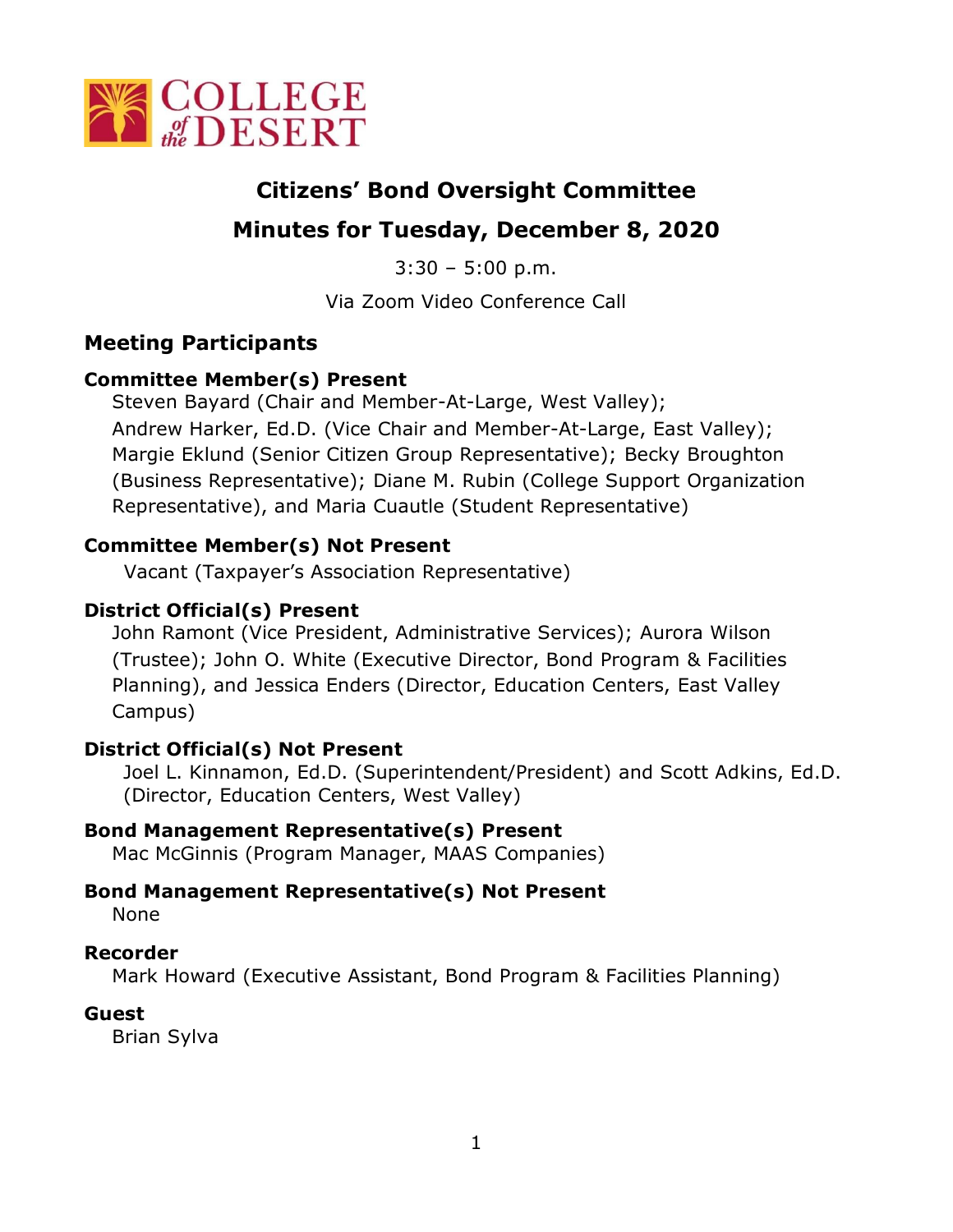# **Meeting Minutes**

# **1. Call to Order/Roll Call**

• Chair Steven Bayard called the committee to order at 3:30 p.m. The committee had a quorum.

### **1.1 Public Comments**

• Pursuant to the Governor's Executive Order N-25-20, Chair Steven Bayard stated that the COC Committee may participate via teleconference. He further stated that public participation, in accordance with Executive Order N-25-20 and guidance from the California Department of Public Health on gatherings, remote public participation is allowed and will be accepted by email to [mhoward@collegeofthedesert.edu](mailto:mhoward@collegeofthedesert.edu) during the meeting, prior to the close of public comment on an item, and read into the record during public comment. There is a time limit of three (3) minutes per person and a maximum of 15 minutes for the entire meeting.

• Chair Steven Bayard requested that any guest(s) present in the Zoom Meeting identify themselves. No response was received and Recorder Mark Howard confirmed no guest(s) had joined the meeting yet.

# **2. Action Items**

#### **2.1 Approval of Agenda**

• A motion was made by Becky Broughton to approve the December 8, 2020 Meeting Agenda. Margie Ecklund seconded. No discussion ensued. All in favor. No opposed. Motion was passed.

## **2.1 Conclusion**

• December 8, 2020 Meeting Agenda was approved as presented.

| 2.1 Follow-up Items | 2.1 Task of | 2.1 Due by  |
|---------------------|-------------|-------------|
| None                | <b>None</b> | <b>None</b> |

#### **2.2 Approval of September 8, 2020 Minutes**

• Chair Steven Bayard asked the committee if there were any comments regarding the draft of the Minutes of the September 8, 2020 Meeting. Diane M. Rubin noted that her Committee appointment was not yet final at time of the last meeting and suggested that her name be reflected in the 'Guest' section of the minutes. The Chair and Recorder acknowledged the correction and stated 'duly noted.' Margie Eklund noted that her last name was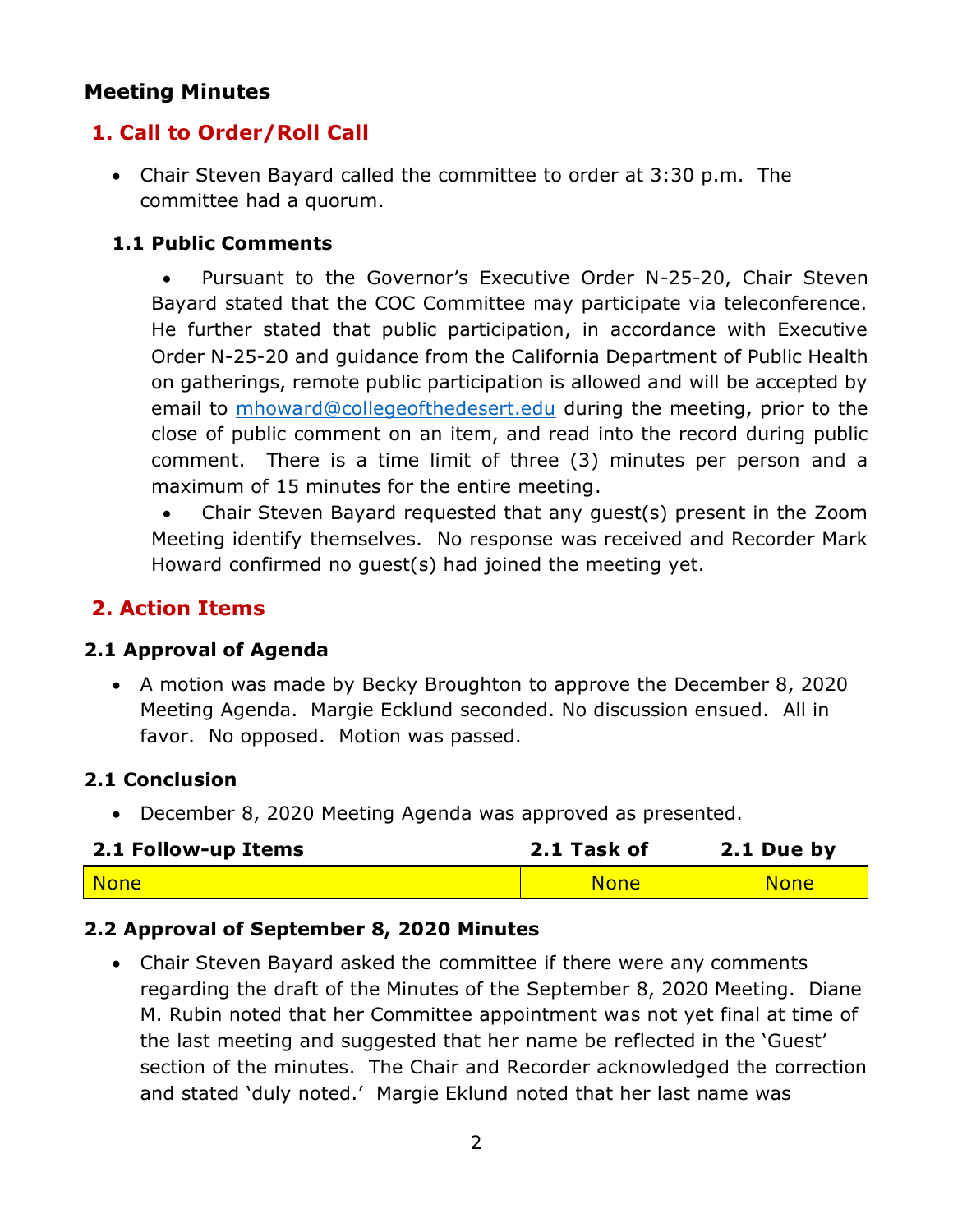misspelled in two places and requested the 'c' be removed to reflect 'Eklund.' The Chair and Recorder acknowledged this correction be made as well.

• A motion was made by Diane M. Rubin to approve the September 8, 2020 Meeting Minutes as presented with aforementioned corrections being made. Margie Eklund seconded. No further discussion ensued. All in favor. No opposed. Motion was passed.

## **2.2 Conclusion**

• September 8, 2020 Meeting Minutes were approved.

| 2.2 Follow-up Items | 2.2 Task of | 2.2 Due by  |
|---------------------|-------------|-------------|
| <b>None</b>         | <b>None</b> | <b>None</b> |

• Recorder Mark Howard advised the committee that guest Brian Sylva had joined the meeting and Chair Steven Bayard welcomed him on behalf of the committee.

# **3. Information/Discussion Items**

## **3.1 2019 – 2020 C.O.C. Annual Report Draft**

- Chair Steven Bayard confirmed that the committee had reviewed the C.O.C. Report Draft and asked for comments. Diane Rubin noted the following report content:
	- $\checkmark$  The Eide Bailly LLP Audit Report for Bond Measure B is for 2018 and, therefore, dated material.
	- $\checkmark$  The Eide Bailly LLP Audit Report for Bond Measure CC is for 2016 and, therefore, dated material.
	- $\checkmark$  The report states the bonds have a triple A rating; however, only Measure B does, whereas Measure CC does not.

Diane Rubin requested a more current audit report be published and the triple A rating statement clarified. Chair Steven Bayard acknowledged these issues and reminded the committee that the final draft will be presented at the next meeting. The Chair also pointed out that historically the Bond Annual Report accurately reflected the construction projects and funds utilized. A discussion ensued regarding the report and the timing of when more current information will be made available.

# **3.1 Conclusion**

• The committee members were briefed on the Bond Annual Report Draft.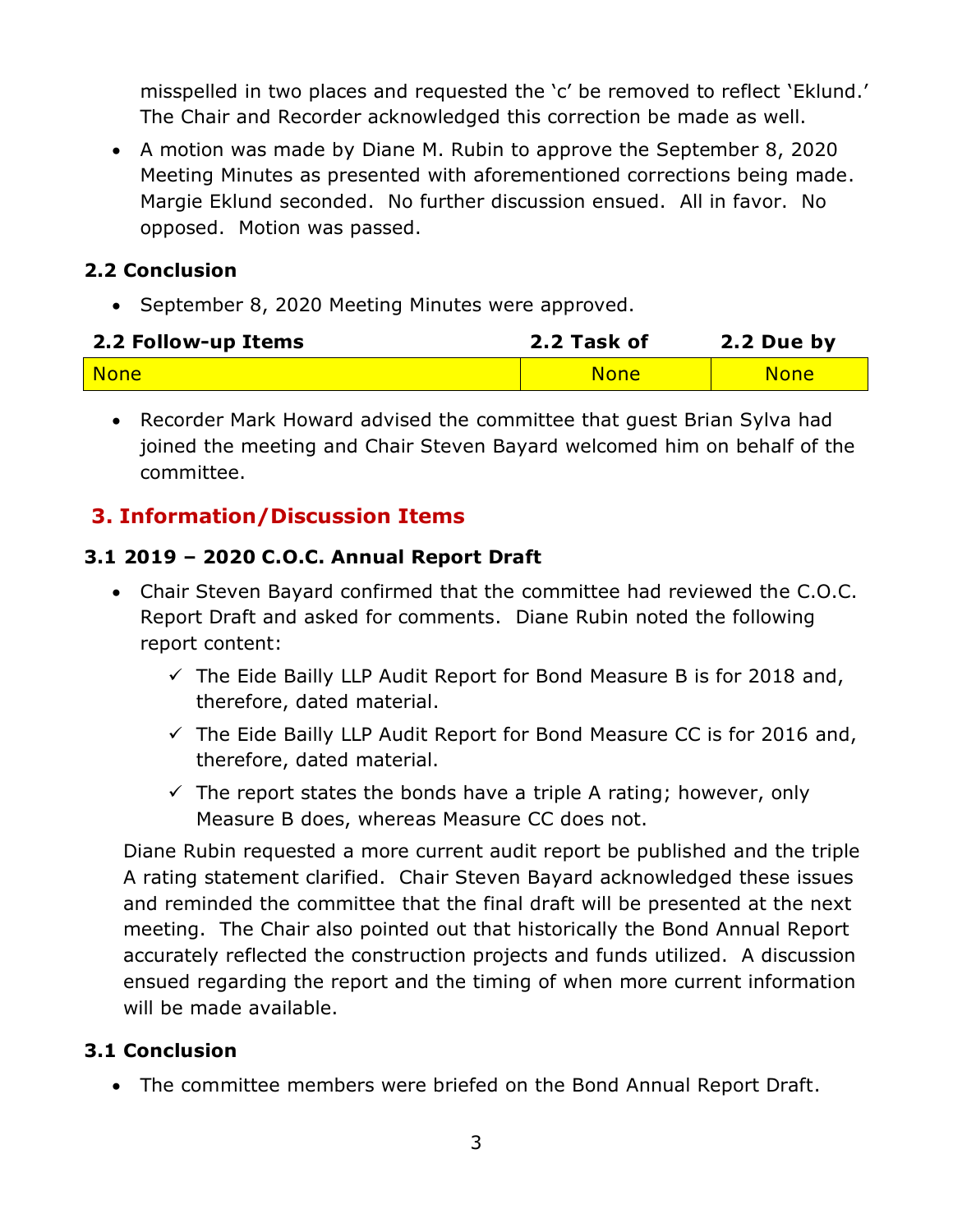| 3.1 Follow-up Items | 3.1 Task of | 3.1 Due by  |
|---------------------|-------------|-------------|
| <b>None</b>         | <b>None</b> | <b>None</b> |

### **3.2 Projects Updates**

- Mac McGinnis, with the aid of a PowerPoint slide presentation, discussed the following projects with the committee:
	- o Palm Desert Central Campus Development Project, Building C will be open later this month.
	- o Indio Campus Expansion Building and Indio Child Development Center (CDC). The 67,000 square foot three story building will be located just north of the existing Indio Center and it will house academic facilities, a café and student services. The new 17,000 square foot Child Development Center will be located just south of the existing campus and will house programs for child development and education.
	- o The Roadrunner Motors in Cathedral City project is roughly 20,000 square foot building and will be the new location for the Diesel Mechanics Program currently located at the Palm Desert Campus. It is strategically located adjacent to the Cathedral City Auto Center on Highway 111, behind the newly opened Lexus dealership.
	- o Softball Field Lighting project, which will bring the facility into compliance with the new Title Nine requirements. The softball field was built in 2007 and may now host evening games.
	- o Financial tables were provided to the committee for active, completed and future projects, which outlined the budgets, funds spent and remaining balances.

A general discussion ensued on the following topics:

- $\triangleright$  It is planned the Diesel Mechanics building will be demolished after the Program moves to its new facilities in Cathedral City.
- ➢ Recent projects bids are coming in under budget and with no audit issues.
- ➢ Roadrunner Motors in Cathedral City will serve the entire district and is located close to public transportation.
- ➢ Palm Springs Development Project update to follow at next meeting.
- ➢ Trustee Aurora Wilson announced a new Trustee will be assigned to the committee by the Board.